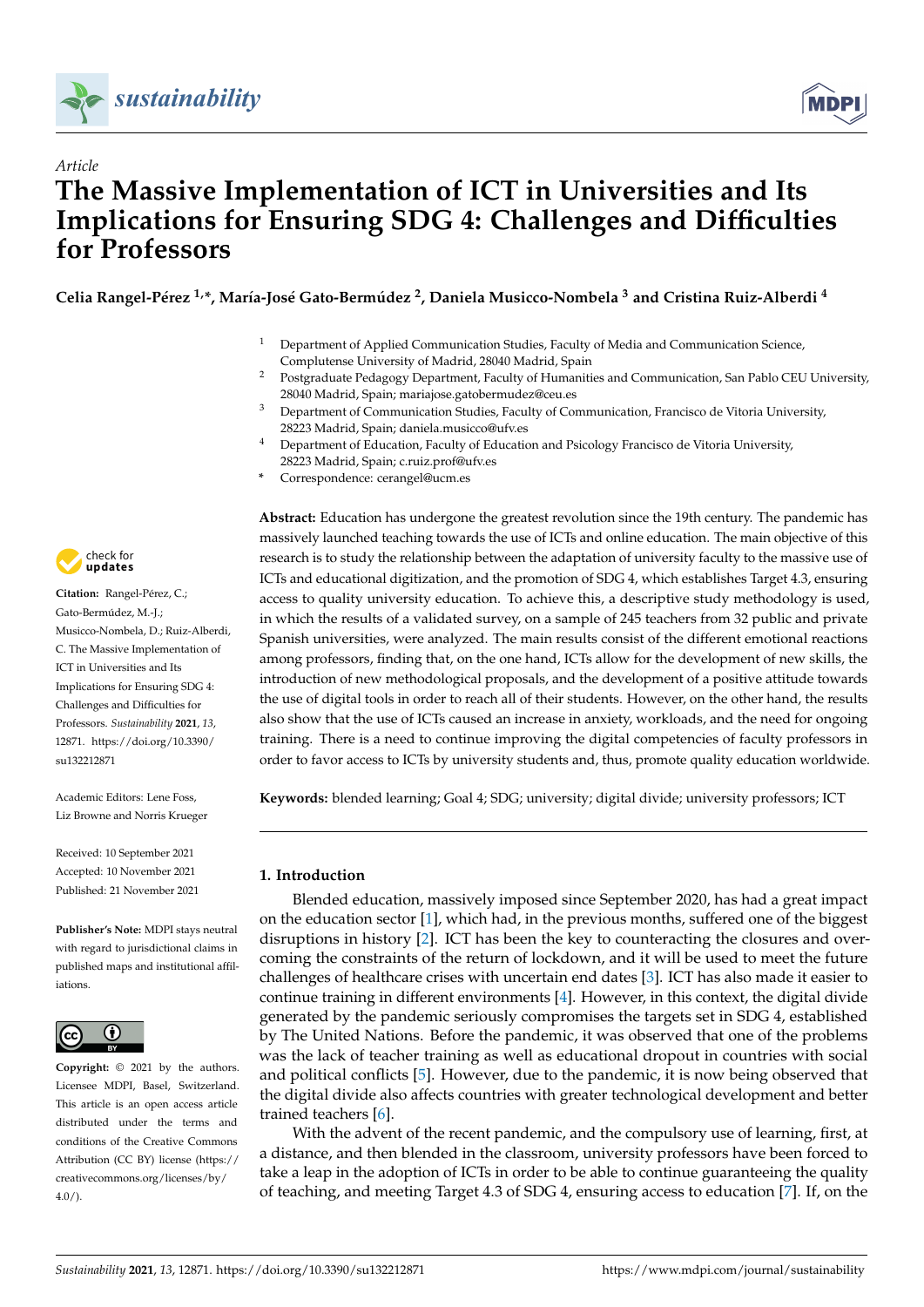one hand, the worldwide emergency has pushed forward the use of new technologies in university teaching, leading to the development of new skills and methodologies among teachers, on the other hand, it has led university teachers into stressful situations. The quality of teaching itself is at risk because there can be no quality education without emotionally healthy and well-trained teachers, within the framework of the new innovative didactics, in which ICTs should not be a barrier, but a means to achieving quality education, as per SDG 4.

University professors have adopted the use of ICTs, with diverse reactions among the teaching staff, as is evidenced in the survey carried out in this study that focuses on the new practices adopted and the professors' reactions. Professors have been pushed to adopt new methodologies and tools in order to be able to continue guaranteeing continuity in training for their students while trying not to reduce the quality of teaching.

The novelty of this work lies in studying how university professors have been affected by the massive and urgent use of ICTs in the sudden context of synchronous and asynchronous education caused by the COVID-19 health restrictions, and how this may affect their compliance with SDG 4, ensuring access to quality university education.

## *1.1. Background*

This change of context has revealed the existence of a digital divide caused by unequal access to technological resources, even in countries with high penetration of new technologies. In this sense, some studies already show the inexorable damage in school dropouts, and in the loss of the ability to maintain studies during confinement in countries with greater social difficulties, due to the lack of technical resources and personnel. For example, according to an investigation carried out in Chile by the Ministry of Education and the World Bank, only 6% of public educational centers, and 35% of private centers, could mitigate the damage to students' education caused by holding their classes online during the pandemic [\[8\]](#page-11-7).

During the confinement, in different countries, there have been numerous initiatives that, through ICTs, have aimed to alleviate the damage of the new scenario that has changed our ways of learning and teaching. The *Piazzetta Digitale* [\[9\]](#page-11-8) program was launched in the 2019–2020 school year by the Italian Ministry of Education, during the months of confinement, and because of the isolation measures required by the pandemic, a small virtual meeting space was created. In the United Kingdom, the government issued a statement, in the summer of 2020, inviting different educational institutions to increase outdoor activities and follow models, such as Forest Schools, to reduce risks of contagion [\[10\]](#page-11-9), an initiative that could also be applied to the university environment.

Since the beginning of the global confinements, breaking social isolation and the challenges of online education have been among the priorities. Another priority has been to curb the growing trend of anguish, anxiety, stress, sadness, apathy, and demotivation among students and professors [\[11\]](#page-11-10). Mental illnesses, disorders, and learning difficulties have also been on the increase. Sleep problems, attention deficit, aggressiveness, or depression, have begun to present an inexorable advance [\[12\]](#page-11-11). This increase in symptoms has been directly proportional to the increase in the number of cases of teachers with perceived increased workloads and the need for retraining. All of this complicates progress on Goal 4 of the 2030 Agenda. Globally, there have been steps backwards in achieving the Sustainable Development Goal dedicated to "quality education" [\[13\]](#page-11-12), which aims to provide a new professional perspective, and "it is essential to help teachers develop the mindset and professional skills that will enable them to meet the many challenges they will face throughout their careers" [\[14\]](#page-11-13).

In Europe, for example, the university dropout rate (understood as young people between 18 and 24 years of age), which, in 2009, was 14%, had fallen to around 10.2% in 2019, approaching the European 2020 target, with Spain being the country with the worst percentage, 17.3%. The pandemic and the lockdown have also set back progress in Europe, with the ELET (Early Leavers from Education and Training) index standing at 13.5% in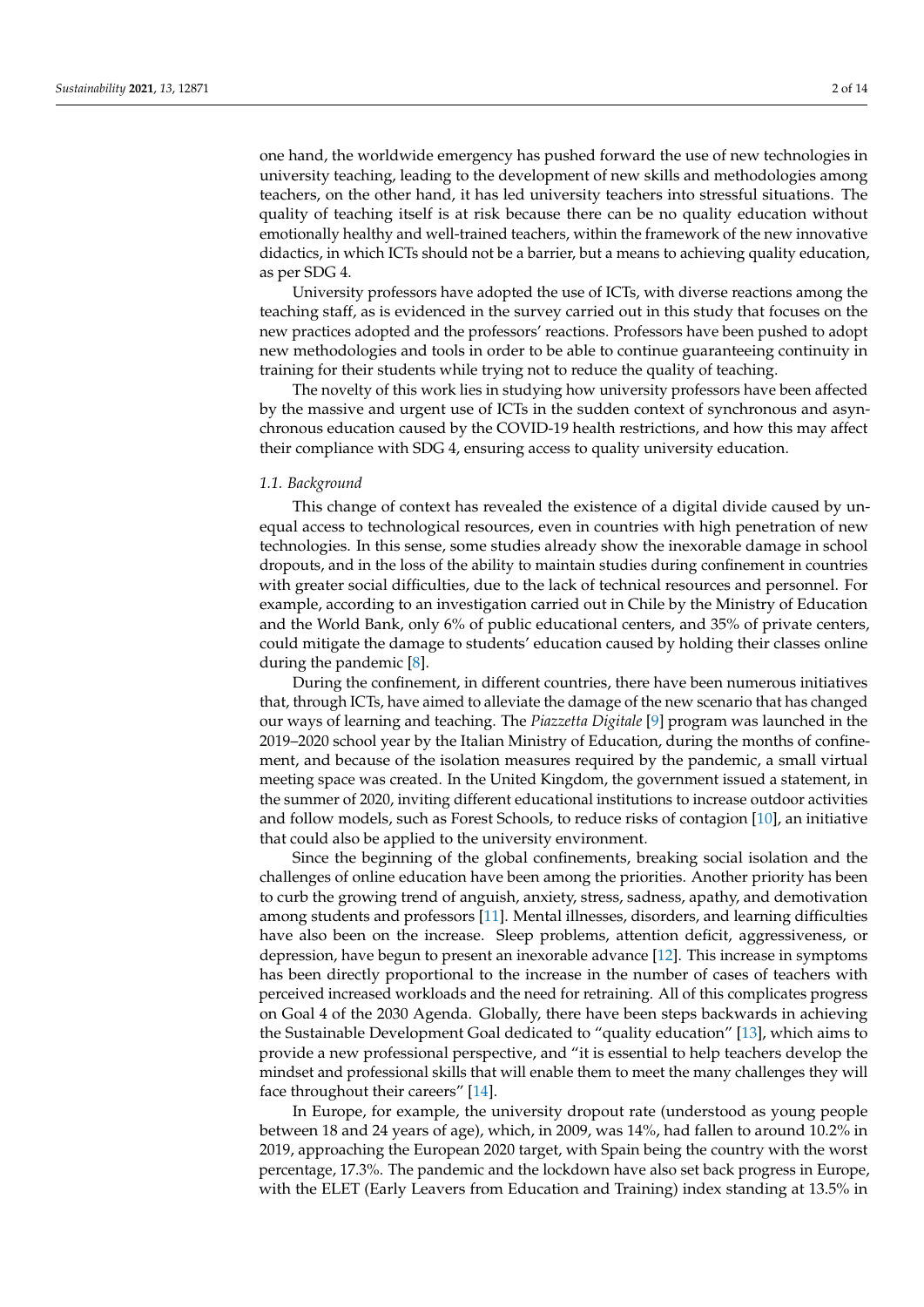2020, without allowing for the possible worsening of data in 2021 after school closures due to the pandemic [\[15\]](#page-12-0).

We can see that these problems are manifesting themselves not only in countries with few economic resources, but also in Europe, as with the situation of professors in Spain as presented in this paper. For this reason, the UNESCO reminds us that: "It is essential to protect the physical and mental health of pupils, teachers and educational staff. School closures have led to further disruption of children's and young people's lives and relationships" [\[16\]](#page-12-1). In this regard, some professors in the United States are leaving their jobs because they do not feel able to teach digitally [\[17\]](#page-12-2), so the digital divide is also affecting First World countries [\[18\]](#page-12-3). In countries like Spain, high percentages of university professors have suffered from digital imposition. The pandemic, and the consequent technological revolution experienced in the educational field, have increased anxiety among faculty professors over work overload, which translates into stress that can lead to professional burnout syndrome [\[19\]](#page-12-4). As previously reported by authors, such as Martinez-Otero [\[19\]](#page-12-4), teachers who suffer from this syndrome may experience changes at the cognitive level (e.g., difficulty in maintaining attention), and at the emotional level (deep sadness, irritability, etc.) Following the reflection of Fernandez-Abascal, collected by Martinez-Otero [\[19\]](#page-12-4), if the increase in stress among teachers before the pandemic was already worrying, during the pandemic period, it had increased in its category of unique stressors, which refer to serious alterations in the vital environments of many people. In the postpandemic period (although, unfortunately, it is still too early to determine if the pandemic is actually over), the legacy of the digital revolution in education, with the massive adoption of online education and ICTs, has given way to hybrid educational systems. There are multiple stressors for teachers, in which they face significant modifications in methodologies and the use of new tools that affect them individually, and daily stressors, in which the alteration of routines has been evident in the need to adopt new forms of student–teacher interpersonal communication. The communication is mediated by new technologies that many Spanish universities have chosen to maintain after the lockdown, taking advantage of the shock experienced in order to accelerate the process of educational methodological change in the increase in the presence of ICTs in the classroom. This has led to an inevitable excess of work that, in studies, such as the one carried out in Venezuela with 885 teachers [\[20\]](#page-12-5), has been identified as one of the most important stressors for teachers.

For different authors, such as Miguel-Tobal [\[19\]](#page-12-4), anxiety is understood as a variant of fear that refers to indeterminate fear without a concrete danger. The term "anxiety", in relation to stress for professors, refers to the inner experience of restlessness found among faculty professors as one of the main anxiety sources, the technification and the abundance of tasks disconnected from each other, and is also sublimated by stress due to the emotional overload that is produced by a prolonged external force that pushes the subject to the verge of exhaustion. Faced with this emotional suffering, the quality of education decreases [\[19\]](#page-12-4). There are also numerous studies that highlight the relationship between work conditions and productivity, and other authors contribute the incidence of anxiety and stress variables in the prediction of teacher depersonalization and low personal fulfillment, which affect the quality of teaching [\[20\]](#page-12-5).

# University, ICT Challenges, and SDG 4

If universities in countries with more resources are affected by the consequences of the health crisis, with different levels of digitization implemented, it is likely that even more inequalities will be created in universities in developing countries [\[21\]](#page-12-6), bearing in mind that university education helps to improve employment opportunities for men and women and, therefore, fairer and more egalitarian societies [\[13\]](#page-11-12).

The digital divide among university students due to the pandemic has been added to the challenges of professors at the university [\[22,](#page-12-7)[23\]](#page-12-8). Beyond the advantages of hybrid education, related to efficiency, practicality, and flexibility, its implementation in the university environment remains a challenge [\[24\]](#page-12-9). University professors have had to adapt to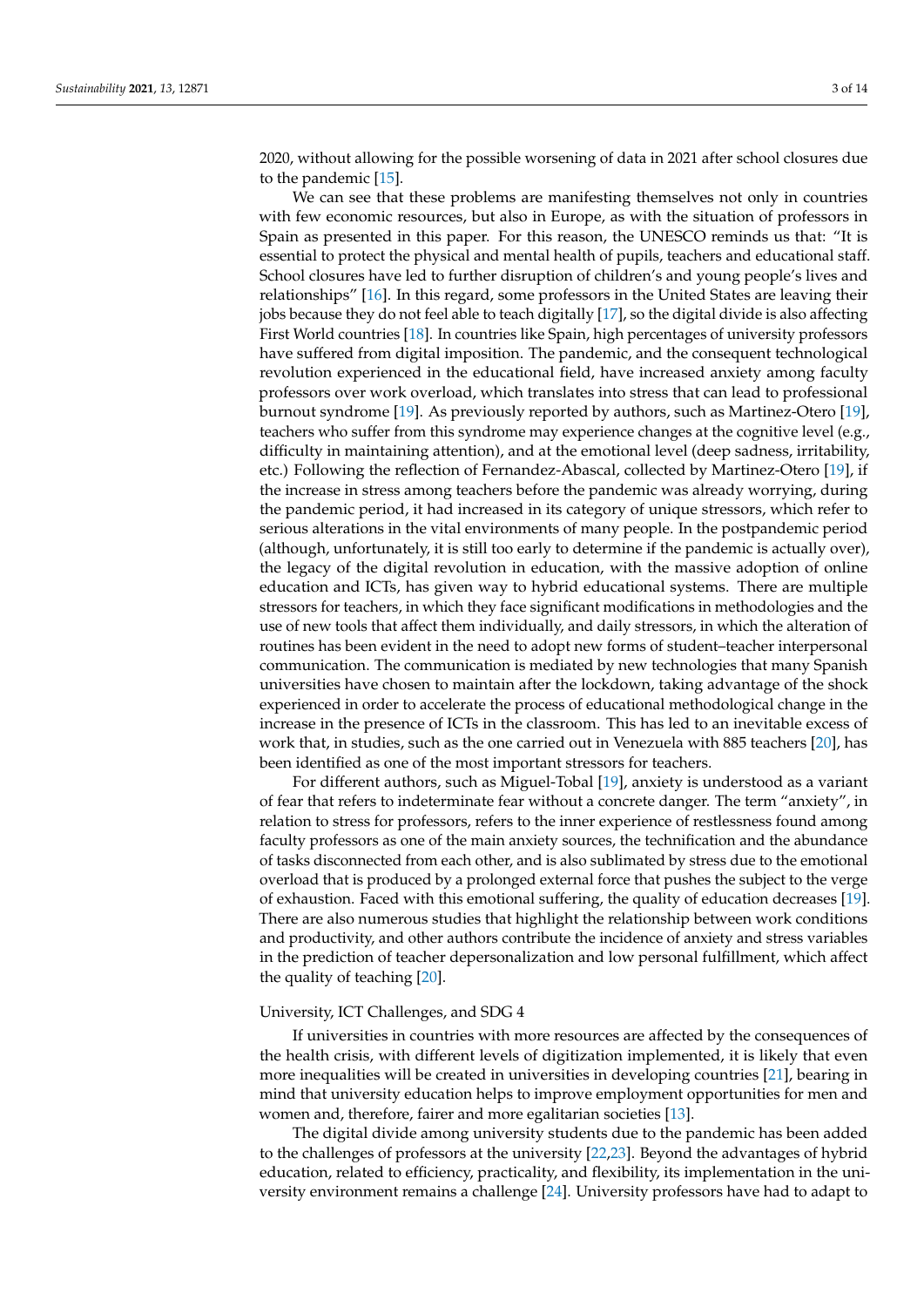new technologies and methodologies, first, in 100% remote education, and then during the second and third waves, in blended classes [\[22\]](#page-12-7), a radical change where technological tools solve the physical distance problem to enable teaching to continue; however, inevitably, the elements that come into play with the use of ICTs also impact on teaching performance and on student learning [\[25\]](#page-12-10). The return to classrooms in hybrid teaching with students, some in the classroom and others online, has meant university professors have had to adapt, or change, the contents of the subjects taught to fit this new pedagogical circumstance, and this has forced them to learn how to use cameras and other tools to keep the classes active [\[26\]](#page-12-11). Moodle, Zoom, Microsoft Teams, and Google Classroom are some of the most used platforms used to manage teaching content, hold virtual classes, or encourage the interaction of distance classes [\[27\]](#page-12-12). There are also other tools, such as WhatsApp, WordPress, Edpuzzle, and H5P, that allow for the interaction between a professor and a student [\[28](#page-12-13)[,29\]](#page-12-14). All of them are channels that allow information to be provided, communication between professors and students, as well as self-expression [\[30\]](#page-12-15).

Digital transformation is affecting many industries, including education, and professors must adapt their materials and assessments to a digital environment in the face of all kinds of technical impediments [\[31,](#page-12-16)[32\]](#page-12-17). This implies a change in mentality towards assuming the importance of technology [\[28\]](#page-12-13), and constant training [\[26,](#page-12-11)[28\]](#page-12-13), and those professors must dedicate more time and energy to adapt to this digital environment [\[33\]](#page-12-18), and even to be digitally available to students  $[34,35]$  $[34,35]$ , undoubtedly an extra effort, which is closely related to SDG 4, quality education within sustainable development, dedicated to the promotion of lifelong learning opportunities for all [\[36\]](#page-12-21).

The use of digital resources, such as videos, images, websites, blogs, or online forums, among others, has become the norm in university classes in recent years and has been widely accepted by students [\[28,](#page-12-13)[29,](#page-12-14)[31\]](#page-12-16). The arrival of the camera increases the need for university faculty professors to be inclusive and to perform at the highest level, even more so if the session is being recorded. In this sense, the professor stops being in the classroom, climbing on a stage [\[37\]](#page-12-22), becoming somewhat of a showman, and this produces greater exhaustion [\[38\]](#page-12-23). This change in model, with the compulsory use of ICT in the classroom, has led to the appearance of new doubts on the parts of professors, directly linked to teacher training [\[39\]](#page-12-24), evidencing the need for sustainable development linked to lifelong learning. Support for professors with adequate training in the area of digital transformation is necessary in order to reduce the social digital gap in educational technology and achieve informational and digital competence, the so-called CDI [\[40\]](#page-12-25). Pedagogical innovation, in this extreme situation caused by the pandemic, could initiate deep reflection and motivate an educational change among professors [\[41\]](#page-12-26).

The change in the educational scenario that has occurred at the digital level due to COVID-19 responds to a reason with a higher purpose, that is, to save people's lives, which has unexpectedly even subverted the priority order of the 2030 Agenda. It is possible that, in this sense, Goal 4 should also be complemented by the urgent need for equal access to ICTs and the lifelong opportunity for digital literacy for all [\[42\]](#page-12-27). ICTs have become tools that are not only useful for teaching innovation and new forms of communication in teaching, but that are also essential allies in guaranteeing the continuity of educational training, a sine qua non across the planet, and the preservation of the progress of civilization and human safeguarding. This can help to make sense of this complicated situation, which means that priority is given to the common good, because this supposes educational reflection on the priority of teaching [\[43\]](#page-13-0). A study, carried out in 2019, analyzed how students had integrated the use of ICT into their routines. Professors need to create training spaces with ICT, because it is not of merely instrumental use, but goes much further; the professor must generate training environments where technology is something natural and where the students feel comfortable [\[44\]](#page-13-1).

As already mentioned, this inequality is also present in more digitized societies. In Spain, it is estimated that 10% of the 8.2 million Spanish general education students cannot follow classes online. To eradicate this inequality [\[45\]](#page-13-2), technology has a key role to play in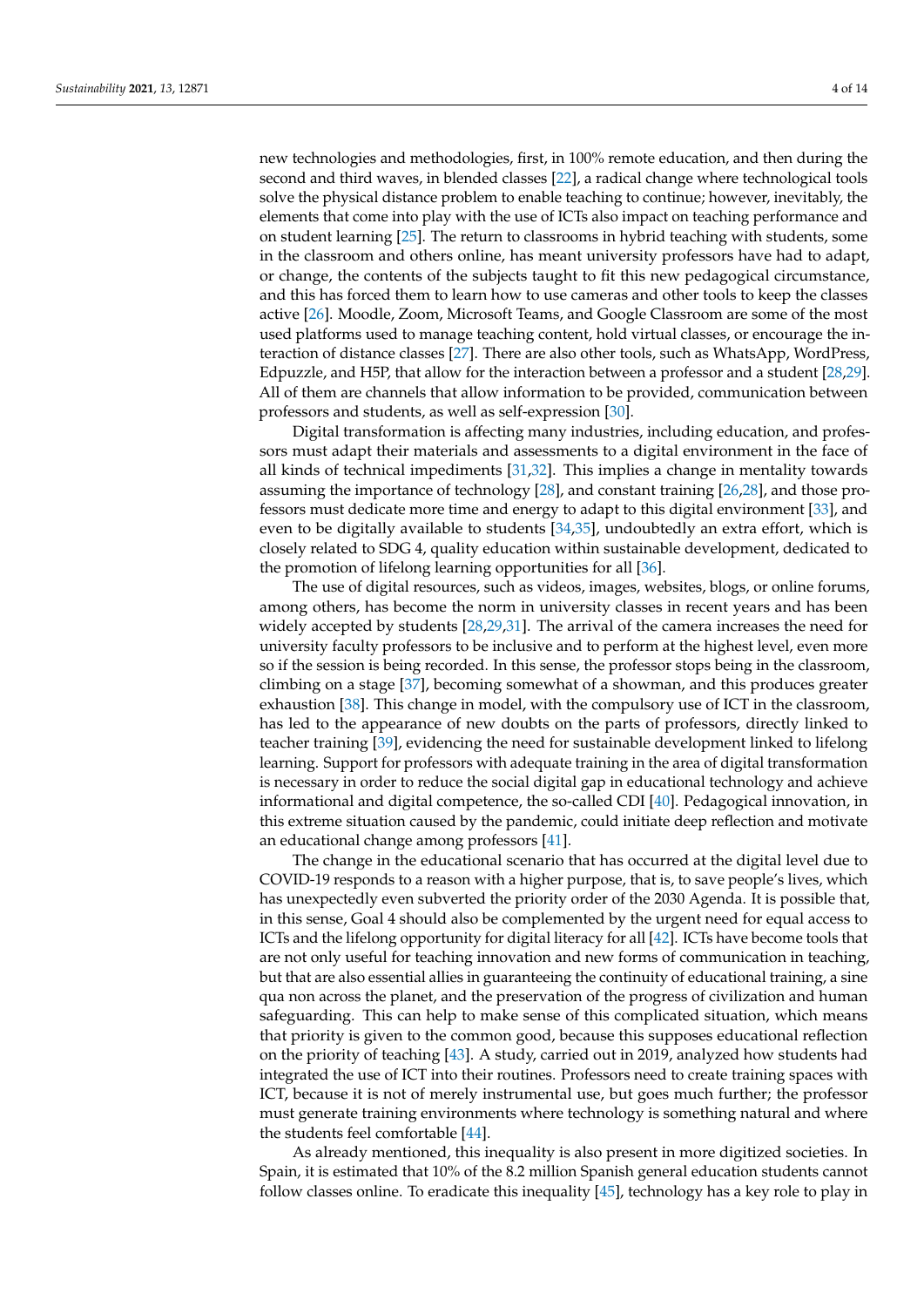helping to meet SDG 4, 4.6, which states that, by 2030, young people, and a large proportion of adults worldwide, will be literate [\[46\]](#page-13-3). This goal has been complicated by the COVID-19 pandemic, which has led to absenteeism and learning loss among students, and difficulties for professors. To tackle these problems, the UNESCO has created the Global Coalition for Education COVID-19, with 90 partners from the public and private sectors, for example, the International Telecommunications Union, the Varkey Foundation, the International Labor Organization, and the International Working Team on Teachers for Education 2030 [\[47\]](#page-13-4).

We must not forget that half of the world is offline and does not have access to a computer or does not have an Internet connection at home. In this sense, despite the fact that many students were able to continue their studies remotely around the world using new technologies, 826 million students were without classes during the pandemic because they did not have access to computers at home. This educational digital divide is much greater in developing countries; for example, in sub-Saharan Africa, 82% of students lack access to the Internet [\[48\]](#page-13-5). In Spain, HAZ has been created, an alliance of collaborations formed by foundations and companies in the field of education. This collaboration aims to find solutions for this new educational challenge [\[49\]](#page-13-6).

On 25 May 2021, on the occasion of Africa Day, the UNESCO brought together ministers, stakeholders, and private representatives of the education sector in the online Forum of the Global Education Coalition (GEC), entitled "The turn of digital learning in Africa: The Role of Local Eco-systems". Ms. Stefania Giannini, the UNESCO Assistant Director-General for Education, said that the greatest disruption in education in recent history had just been experienced, and that it had exacerbated inequalities and threatened advances in educational development and sustainability. There are also innovations that have the potential to ensure that all children and young people have access to quality education, and that they learn differently and better [\[50\]](#page-13-7).

Distance education first, and hybrid education later, has hit the most vulnerable populations hardest, especially students with learning difficulties, but also in developed countries, where it has been observed that teachers were not as well trained in ICTs. The UNESCO considers a high level of the indicator, 4.c., as when students receive qualified training from their teachers. In Europe, the Eurostat Agency reports on people's participation in educational activities, financing, and teachers and academic results. Although there are no specific assessments in the region to measure learning, most countries in Europe and North America participate in large-scale international assessments conducted by the IEA and the OECD [\[7\]](#page-11-6).

#### *1.2. Research Questions*

The importance of studying how ICTs help to promote the spirit of SDG 4 is key to ensuring access to better university education at the international level. This study aims to demonstrate how Spanish professors, consciously or not, are working on SDG 4, and also to identify the opportunities that can be implemented in higher education. In this sense, the research questions of this paper are: (Q1) What educational possibilities are ICTs facilitating to favor better educational quality? (Q2) How can professors promote greater access to university education? (Q3) What is the relationship between the professors' state of mind and their predisposition to improve the quality of education through the use of ICT? To answer these questions, a descriptive study was carried out on a sample of 245 professors from Spanish universities. Hence, considering that professors were forced to make a qualitative leap in the adoption of ICTs, the novelty of this work lies in analyzing how the use of ICTs has helped to promote SDG 4 to improve access and the quality of university education.

#### **2. Materials and Methods**

#### *2.1. Sample*

To study how the use of ICTs has served to promote SDG 4 by improving access to quality university education, a survey among university professors was carried out. The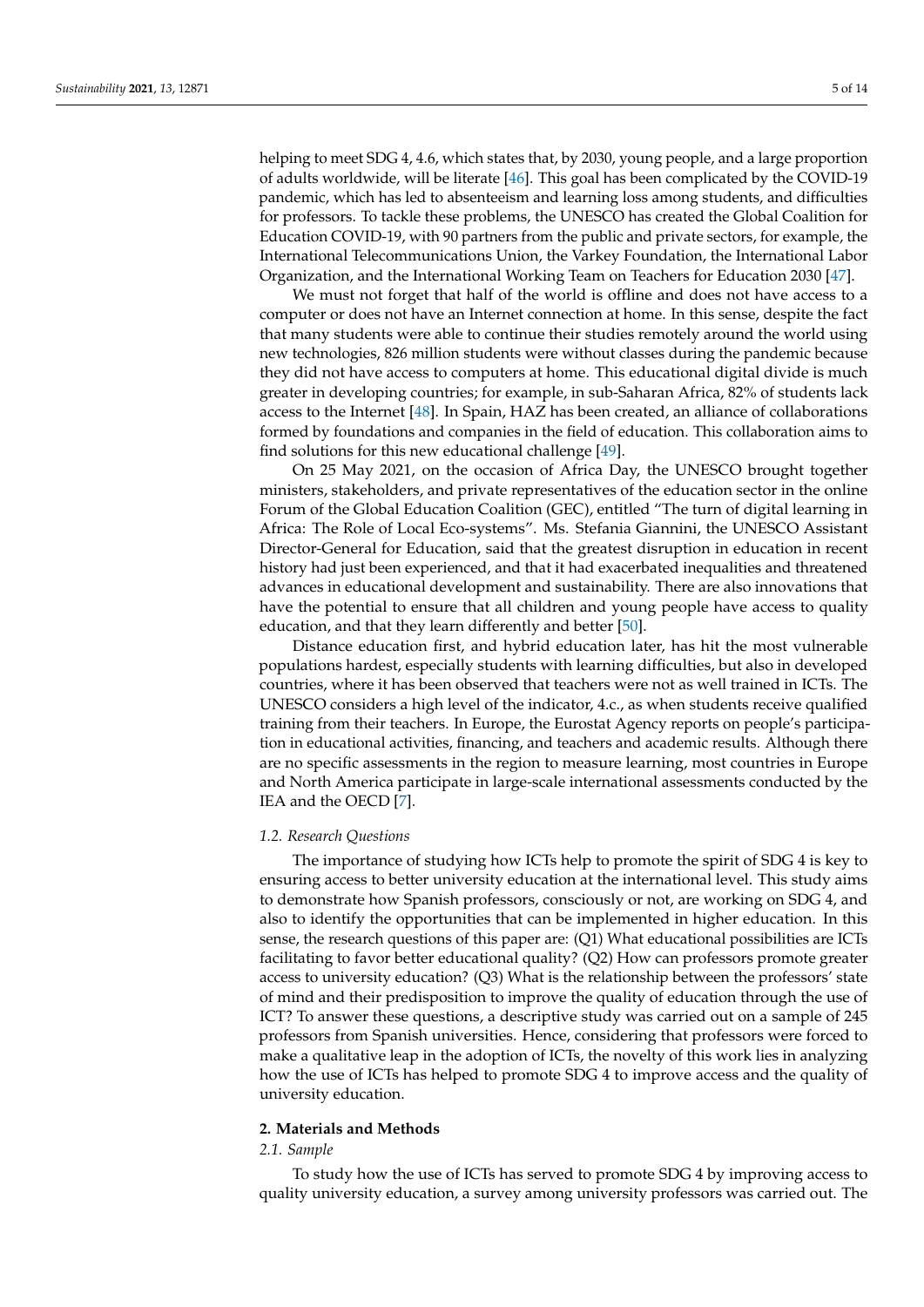sample included the participation of 245 professors from private and public universities in Spain who teach in hybrid format. A total of 50.6% were men and 49.4% women. By centers, 42.9% of the responses came from public centers, and 56.7% from private centers, detecting 0.4% of losses in the system. In relation to age, 20% of the sample of professors were between 25 and 40 years old, 56.7% were between 40 and 55 years old, and the remaining 23.3% were over 55 years old. The fieldwork was carried out in March 2021, after the beginning of the second semester in a hybrid format. Therefore, a convenience sample collected through snowball sampling was carried out.

## *2.2. Methodology and Instruments*

The research methodology used is a mixed quasi-experimental methodology, combining a literature review on the subject and a snowball convenience sample study. The type of sampling chosen was due to the difficulty encountered in reaching the individuals in the sample by means of probability sampling. The central idea of snowball convenience sampling is that each individual in the study population can nominate other individuals in the population who have the same probability of being selected. Individuals who were chosen were asked to nominate other people, in turn, so that our study group approximated a random sample. To gain scientific validity, the initial individuals were randomly selected before starting.

The instrument selected was a questionnaire that measures attitudes towards ICT by university teachers and that was previously validated among Spanish university teachers [\[51\]](#page-13-8), so it is considered a relevant instrument for the present research because it allows a psychometric measurement to be made when studying how ICT favors greater access to quality education. The original instrument contained 15 Likert-type questions, to which were added another five questions related to sociodemographic criteria (gender, age, type of center, name of the university, and city in which it is located), as well as a final open question to collect their opinion on their state of mind in the blended classes (How have you felt as a faculty professor during the hybrid classes?) The final questionnaire consisted of a total of 21 questions that teachers answered through electronic means. Regarding the methodology used to analyze the results of the questionnaire, a descriptive study was carried out based on nonparametric statistical Mann–Whitney U and Kruskal–Wallis tests, using the SPSS program (version 27). Regarding the validity and reliability of the study, given that there was a total of 245 observations, it can be stated that the study sample met the requirement of having a minimum of 10 subjects per item [\[52\]](#page-13-9). According to the analysis on the internal consistency of the items that make up the measurement instrument, the questionnaire had a Cronbach's alpha value of 0.66 (95% CI 0.56, 0.74), which is an acceptable value for an exploratory study.

#### **3. Results**

The analysis of the research is presented below, starting with the analysis of the means and standard deviations of the main items of the study (Table [1\)](#page-6-0).

The highest means that show the greatest agreement in certain statements are for the items: "The use of ICT in teaching implies the development of new skills in students"; "ICT facilitates the research of the university professor"; "The use of ICT in teaching implies that university professors are continuously trained and updated"; and "New methodological possibilities arise in my classes and I can implement new teaching innovations more easily thanks to the incorporation of ICT". The lowest means that indicate disagreement in the statements are found in the items: "The use of technology in my classes improves my students' assessment"; "Thanks to the incorporation of ICT during my classes, students are more motivated in my subject"; and "ICTs promote a higher-level education with a higher degree of interdisciplinarity".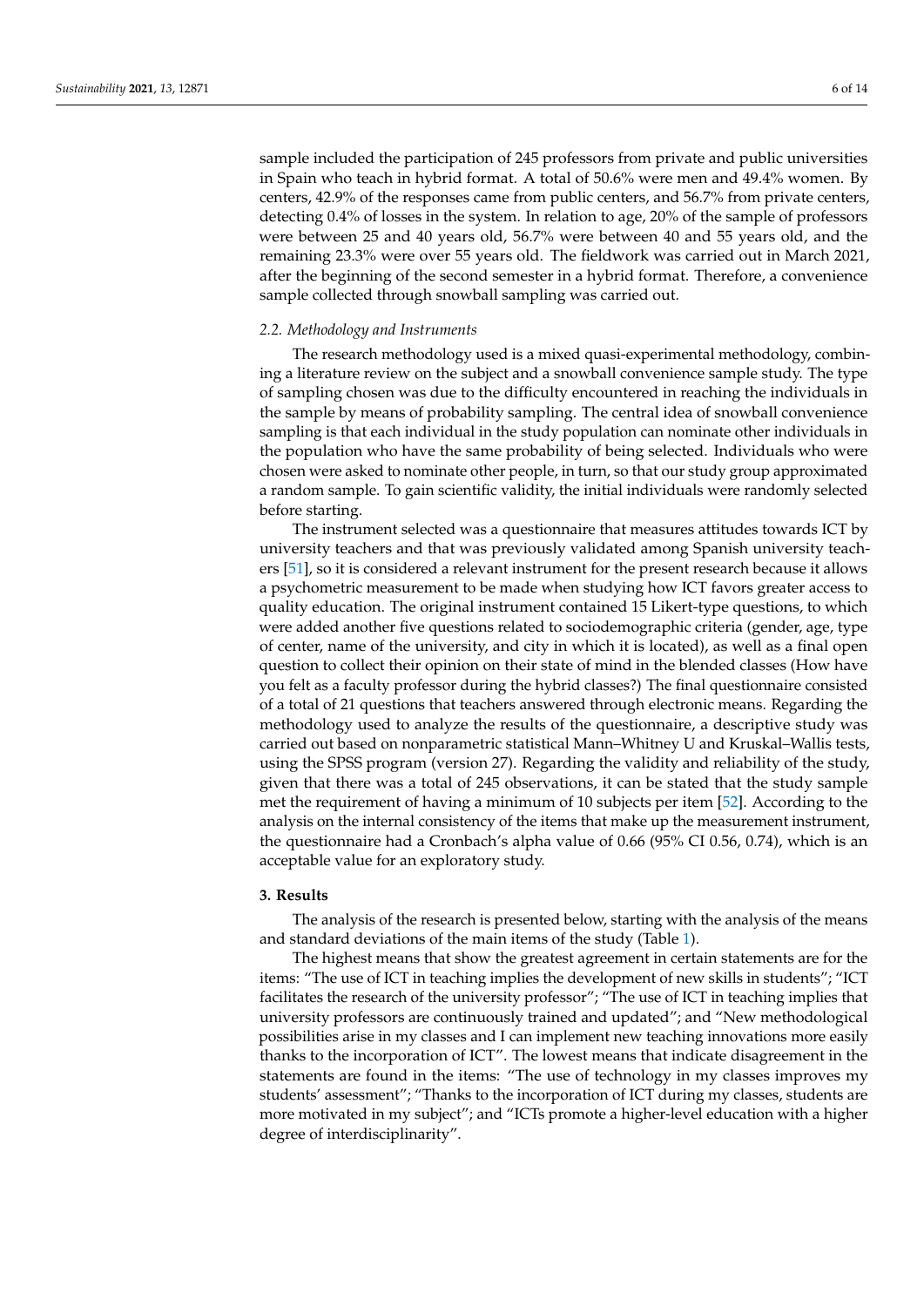| <b>Item</b>                                                                                                                                             | Average | Dev. Deviation |
|---------------------------------------------------------------------------------------------------------------------------------------------------------|---------|----------------|
| The use of ICT in teaching implies the development of new<br>skills in students.                                                                        | 4.28    | 0.871          |
| More work is done during classes thanks to the use of ICT.                                                                                              | 3.72    | 1.118          |
| New methodological possibilities arise in my classes and I can<br>implement new teaching innovations more easily thanks to<br>the incorporation of ICT. | 3.93    | 1.049          |
| Thanks to the incorporation of ICT during my classes,<br>students are more motivated in my subject.                                                     | 3.15    | 1.175          |
| The use of ICT for the administrative tasks of my subject (class<br>lists, evaluation, etc.) has meant a significant improvement.                       | 3.70    | 1.264          |
| ICTs promote a higher level education with a higher degree of<br>interdisciplinarity.                                                                   | 3.19    | 1.119          |
| The use of technology in my classes improves my students'<br>assessment.                                                                                | 3.10    | 1.198          |
| ICTs facilitate the research of the university professor.                                                                                               | 3.97    | 1.201          |
| ICTs improve and facilitate professor-student communication.                                                                                            | 3.72    | 1.241          |
| ICT saves repetitive work.                                                                                                                              | 3.41    | 1.230          |
| The use of technology in class makes teaching easier for<br>university professors.                                                                      | 3.52    | 1.151          |
| The use of ICT in teaching implies that university professors<br>are continuously trained and updated.                                                  | 3.96    | 1.112          |
| Students value my teaching more positively if I use ICT.                                                                                                | 3.47    | 1.136          |
| University professors have training opportunities to integrate<br>ICT into their day-to-day classes.                                                    | 3.78    | 1.043          |
| The possibilities offered by ICTs make up for the many hours<br>spent in training.                                                                      | 3.22    | 1.228          |

<span id="page-6-0"></span>**Table 1.** Statistical data with the means and standard deviations with the main items.

Source: authors' own elaboration.

In order to use parametric tests, two assumptions must be met: normality of the distributions, and homoscedasticity, or homogeneity, of the variances. To do this, the Kolmogorov–Smirnov normality test of significance was studied, since the study sample was greater than 50. The test result was not satisfactory, so nonparametric tests needed to be performed. Specifically, the Mann–Whitney U tests for inhomogeneous distributions, and Kruskal–Wallis tests were used to observe the significant differences in the questionnaire items.

As it is a nonhomogeneous distribution, the Mann–Whitney U test was carried out with the sociodemographic criteria: sex, age, type of center, name of the university, and city where the university is located. In the results with the gender criterion, in the item "The use of ICT in teaching implies that university professors are continuously trained and updated" (Z = −2.063; *p* < 0.001; Wilcoxon's W = 14,167.000), significant differences were found with the sex of the survey participants (Table [2\)](#page-7-0). The average range for the independent variable man being 114.25, and for the woman being 131.97, it could be concluded that women think, with greater intensity than men, that the use of ICT implies constant training and updating. On the other hand, after performing the Mann–Whitney U test for all items and observing whether there were significant differences with the rest of the aforementioned sociodemographic criteria, it was determined that there were no significant differences.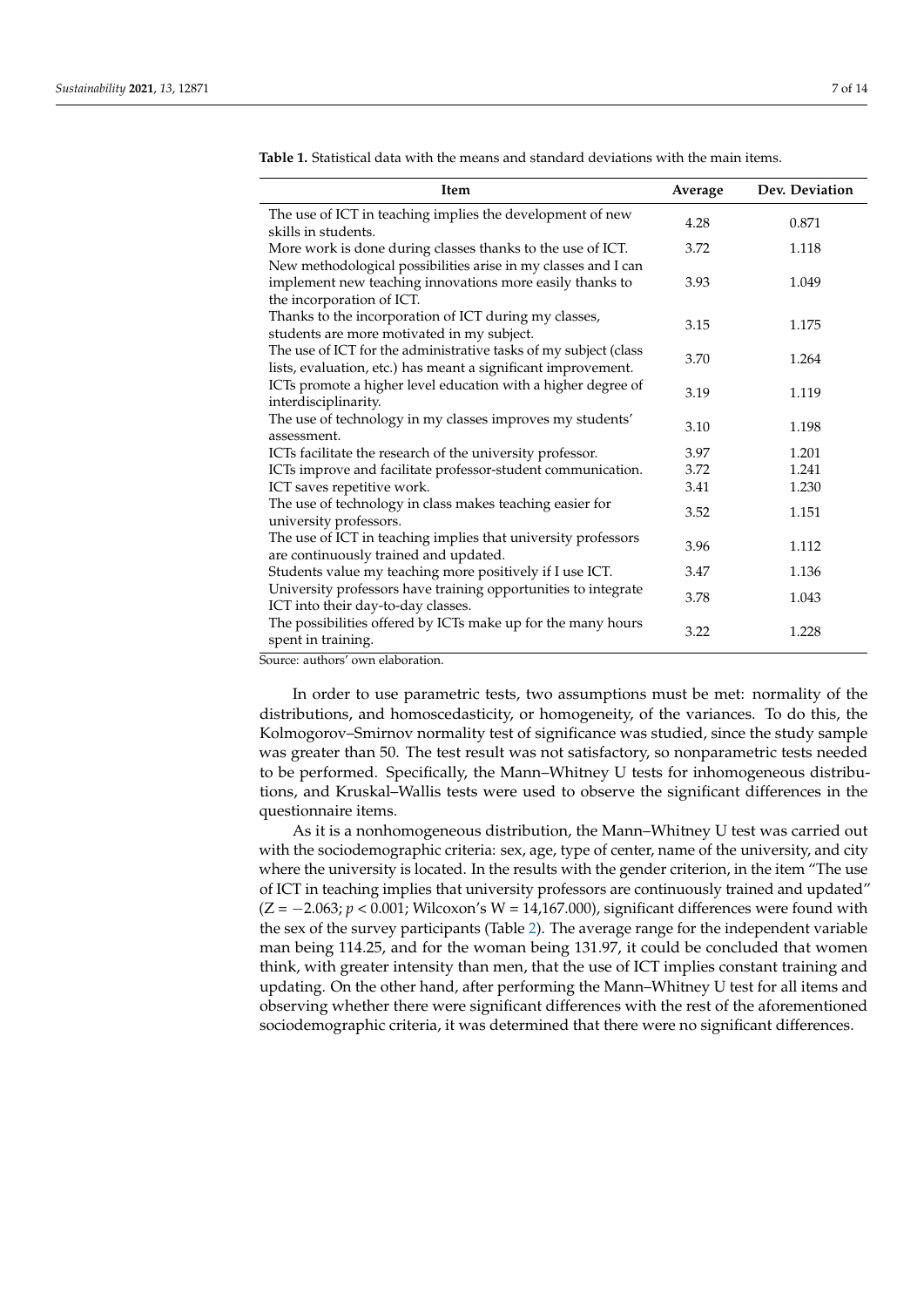| Item                                                             | No. | Average | Dev. Deviation Minimum | Maximum |
|------------------------------------------------------------------|-----|---------|------------------------|---------|
| The use of ICT in<br>teaching implies that                       |     |         |                        |         |
| university professors are<br>continuously trained<br>and updated | 245 | 3.96    | 1.112                  |         |
| <b>Sex</b><br>ourse authors' our alaboration                     | 245 | 0.49    | 0.501                  |         |

<span id="page-7-0"></span>**Table 2.** Descriptive statistics of the item "The use of ICT in teaching implies that university professors are continuously trained and updated".

Source: authors' own elaboration.

To observe the significant differences of the survey items according to age ranges, the Kruskal–Wallis test was performed for independent samples, to preserve or reject the null hypothesis (there were no significant differences between the items and the age variable), where it was concluded that there were significant differences in two items: "More work is carried out during classes thanks to the use of ICT" and "The use of ICT in teaching implies that university professors are continuously trained and updated". The results of the analysis of these two items are detailed below(Tables [3](#page-7-1) and [4\)](#page-7-2).

<span id="page-7-1"></span>**Table 3.** Summary of the Kruskal–Wallis test for the item "More work is done during classes thanks to the use of ICT" and age.

| Total No.                          | 245    |  |
|------------------------------------|--------|--|
| Test statistic (adjusted for ties) | 13.274 |  |
| Degree of freedom                  |        |  |
| Asymptotic sig. (two-tailed test)  | 0.001  |  |
| Source: authors' own elaboration.  |        |  |

<span id="page-7-2"></span>**Table 4.** Summary of the Kruskal–Wallis test for the item "The use of ICT in teaching implies that university professors are continuously trained and updated" and age.

| Total No.                                               | 245   |  |
|---------------------------------------------------------|-------|--|
| Test statistic (adjusted for ties)                      | 6.887 |  |
| Degree of freedom                                       |       |  |
| Asymptotic sig. (two-tailed test)                       | 0.001 |  |
| $\sim$ $\sim$ $\sim$ $\sim$ $\sim$ $\sim$ $\sim$ $\sim$ |       |  |

Source: authors' own elaboration.

There were significant differences between the item "More work is carried out during classes thanks to the use of ICT" and age. In the 25–40 age group, they did not consider that more work was carried out, while those 40 and over did think that ICT allowed them to develop more work during classes.

There were significant differences between the item "The use of ICT in teaching implies that university professors are continuously trained and updated" and age, given that the group between 40 and 55 years old believe that the use of ICT does imply a constant updating, while the two other groups (between 25 and 40 years old, and more than 55 years old) do not consider that such updating and training is required.

Faced with the open question of how the university teaching staff have felt during the synchronous and asynchronous classes, after performing the Kruskal–Wallis test, it was found that there were no significant differences by age range in this question.

When analyzing the responses (Table [5\)](#page-8-0), on the one hand, messages of security, improvement, and adaptation to the situation stand out; however, on the other hand, feelings of fatigue, distance, frustration, exhaustion, resignation, or fear are repeated. Other responses highlight a greater workload and the difficulty of connecting with students in virtual group classes, although this connection was achieved during individual online tutorials.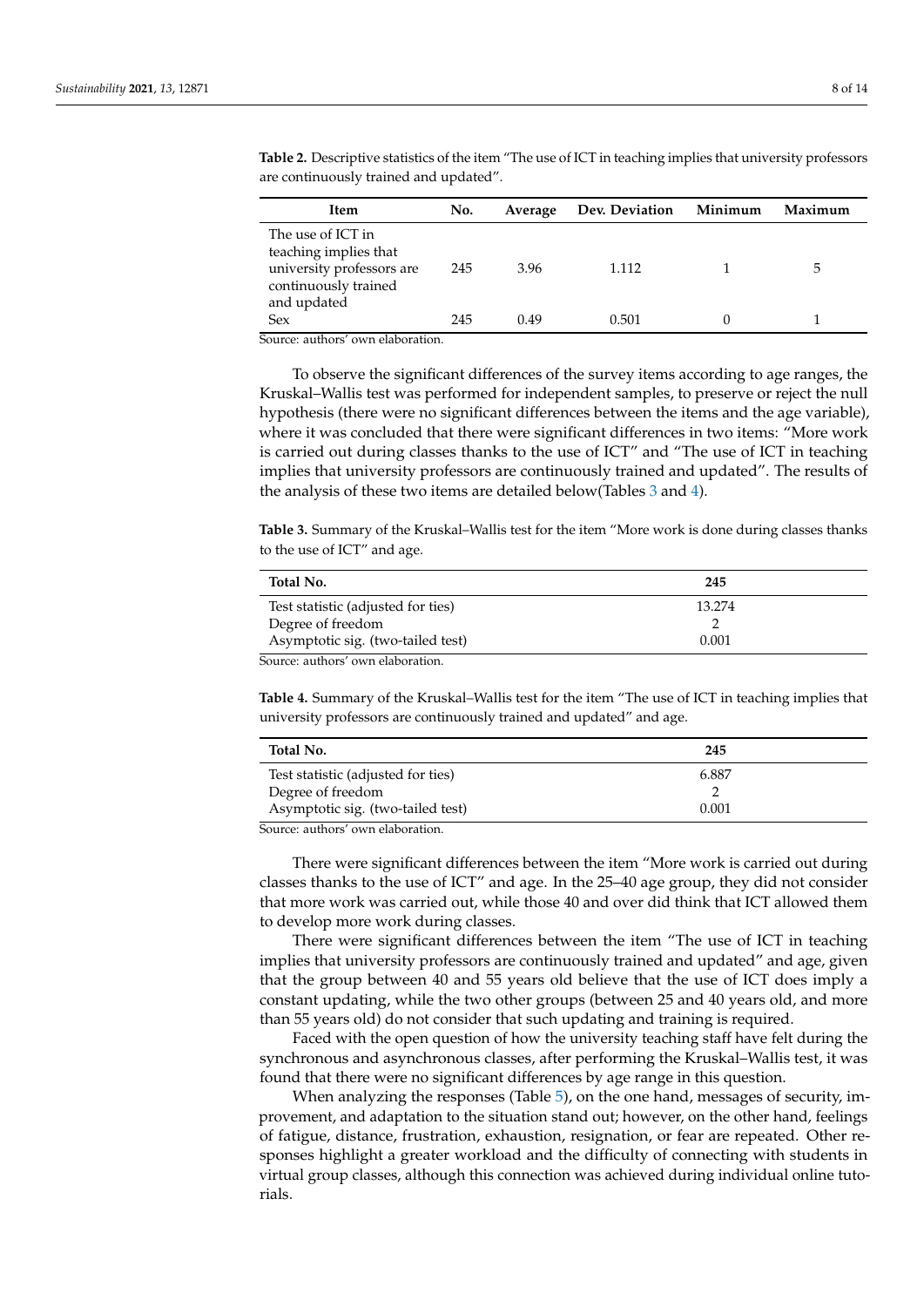|                                                        | Frequency | Percent (%) |
|--------------------------------------------------------|-----------|-------------|
| Feeling of self-challenge                              | 3         | 1.2         |
| Concern                                                | 13        | 5.3         |
| Comfort                                                | 27        | 11.0        |
| Overwork anxiety                                       | 6         | 2.4         |
| Emotional ups and downs                                | 10        | 4.1         |
| Intense stress                                         | 4         | 1.6         |
| Satisfaction                                           | 5         | 2.0         |
| Feelings of being paid by the institutions             | 2         | 0.8         |
| Extreme fatigue                                        | 1         | 0.4         |
| Feeling of adaptive challenge                          | 10        | 4.1         |
| Anxiety                                                | 6         | 2.4         |
| Sadness                                                | 4         | 1.6         |
| Helplessness                                           | 6         | 2.4         |
| Isolation/loneliness                                   | 26        | 10.6        |
| Intense mental exhaustion                              | 8         | 3.3         |
| Fear/uncertainty                                       | 4         | 1.6         |
| Motivation                                             | 5         | 2.0         |
| Well                                                   | 70        | 28.6        |
| Lost                                                   | 3         | 1.2         |
| Multitasking professor                                 | 3         | 1.2         |
| Frustration                                            | 8         | 3.3         |
| Opportunity to grow                                    | 1         | 0.4         |
| Limitation in teaching                                 | 6         | 2.4         |
| Difficulty in assessing and following up with students | 4         | 1.6         |
| Alienated                                              | 4         | 1.6         |
| Undervalued                                            | 2         | 0.8         |

<span id="page-8-0"></span>**Table 5.** Descriptive statistics of the item "How have you felt as a faculty professor during the hybrid classes?"

Source: authors' own elaboration.

The main results of the analysis are summarized below:

- Spanish university professors agree that the use of ICT helps to develop new skills in students, helps to introduce new methodologies, facilitates their research work, and implies their constant updating as professionals.
- Regarding updating and recycling, there are differences by age and by sex. Women believe that the use of ICT implies training and regular updating. By age, the group of professors between 40 and 55 years old coincide with this same statement.
- Professors aged 40 and over consider that more work is done during classes thanks to the use of ICT.
- University professors agree that the use of ICT does not imply that students get better grades, or that they are more motivated, or that there is more interdisciplinarity in education.
- Finally, in general, university professors' feelings of frustration and exhaustion when faced with hybrid classes outweigh positive feelings related to resilience.

#### **4. Discussion**

The results of the research highlight, on the one hand, the use of technology as a means to reach students in situations of restrictions, such as the one caused by COVID-19, as well as the giant leap that has been made in the adoption of ICTs by university professors. However, if we take this beyond the obvious, we see the enormous possibilities that technology has to reach millions of people, in different parts of the planet, so that they can have a quality university education, regardless of place or time. This undoubtedly marks a before and an after in the scope of the university and in its contribution to SDG 4 of the 2030 Agenda. These new educational environments require new educational methodologies that begin, for example, by transforming the conception of the educational center itself, since the physical is no longer the center of knowledge.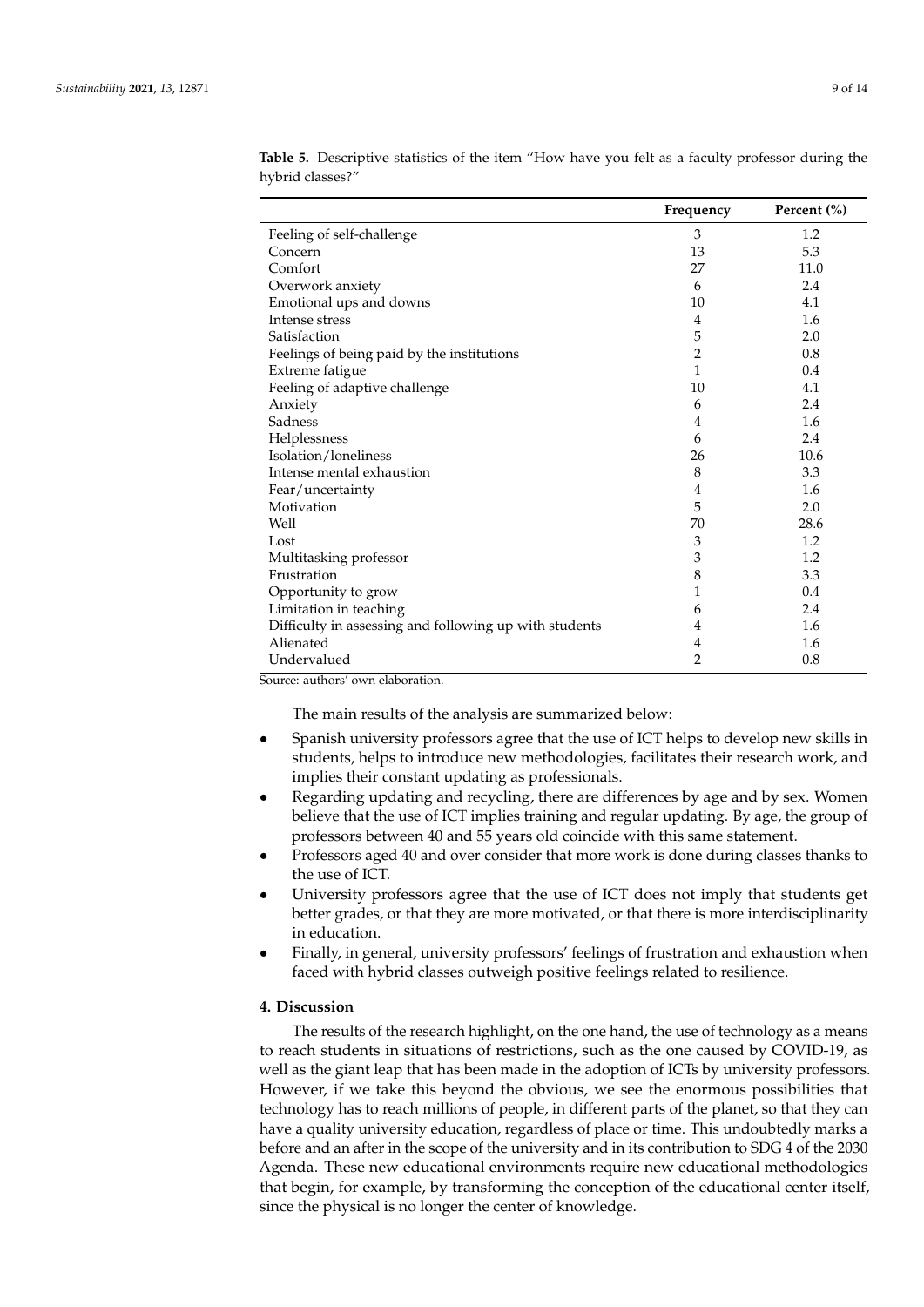Thanks to ICTs, educational networks can be created that connect different parts of the world and favor connections between people. We are social beings who need the company, physical or virtual, of our peers, and, in these new educational environments, the role of the teacher is essential. Beyond teaching their classes synchronously or asynchronously, this is a fundamental axis to promoting the ethical values that unite us as people through accompaniment, empowerment, and empathy. Therefore, university professors also require constant training, beyond the technical in digital tools, but within a humanistic and ethical perspective that puts focus on the values that we must reinforce in our society, considering that more people will have more access to a quality university education around the world, thanks to ICT.

A final implication of the work being done at universities to favor SDG 4 is that it can be diverted for the direct improvement of other goals, such as SDG 1 (ending poverty), SDG 2 (reducing the number of hungry people), SDG 3 (health and well-being), SDG 5 (gender equality), SDG 8 (decent work and economic growth), SDG 10 (reducing inequalities), SDG 16 (fostering peace, justice, and strong institutions), and SDG 17 (partnerships to achieve the SDGs). Education is the basis for creating a better world, where ICTs are a great ally.

#### **5. Conclusions**

The great disruption experienced worldwide in the education sector since 2020 due to COVID-19 [\[2\]](#page-11-1) has accelerated what had been a trend in the use of digital resources in university classes [\[28,](#page-12-13)[29,](#page-12-14)[31\]](#page-12-16). This digitization had to be accelerated to respond to the health crisis [\[38\]](#page-12-23) and to enable the continuation of teaching in different environments produced by different health scenarios. The digital transformation accelerated by COVID-19 has meant that university professors have had to adapt and train, in record time, in the use of new platforms and digital tools in order to continue with educational activity [\[3](#page-11-2)[,27](#page-12-12)[,29](#page-12-14)[,31\]](#page-12-16), causing situations of stress and exhaustion among professors [\[33\]](#page-12-18). This heterogeneous situation, in terms of emotional management in the face of the use of ICTs, has slowed down the progress of educational quality required by Goal 4 of sustainable development, part of the 2030 Agenda and the SDGs, but it has also created new opportunities.

Regarding  $(Q1)$ , the educational possibilities that ICTs are facilitating to favor a better educational quality, we can observe that Spanish professors have focused on the advantages offered by these tools in a blended learning context, among which stand out the promotion of new skills in students, the introduction of innovations in teaching, an improvement in their research work, and constant updating as professionals. Beyond the lack of certainties that we are experiencing [\[41\]](#page-12-26), Spanish professors have shown great positivity and adaptation when facing the hybrid contexts of education at university, although they have also experienced situations of fatigue due to heavier workloads. This situation encourages us to reflect on what must be taught at the university, what is the priority, and what methods should be followed to make sure that ICTs promote access to a quality university education. All these questions require new training, but to guarantee the quality education sought in Goal 4 of sustainable development, a deep reflection on the ultimate educational meaning is also needed.

Concerning (Q2), how professors can promote greater access to university education, we can highlight that there are differences in the main sociodemographic variables in the approach to ICT in terms of training requirements and the updating of its use, regardless of the center of origin of the people who participated in the study. Sustainable Development Goal 4, quality education for learners, cannot be achieved without promoting lifelong learning opportunities for all professors. In this sense, in a country such as Spain, with a good level of education, qualified professors are having difficulties with digital competence, especially those over 55 years of age. It would, therefore, be in the group of 55 and above, as well as those under 40, where it is necessary to influence greater training efforts to guarantee the point of Goal 4, making the equal promotion of training opportunities permanent for all, in order to guarantee the educational quality required in sustainable development. Apart from that, regarding the work carried out in the classroom, university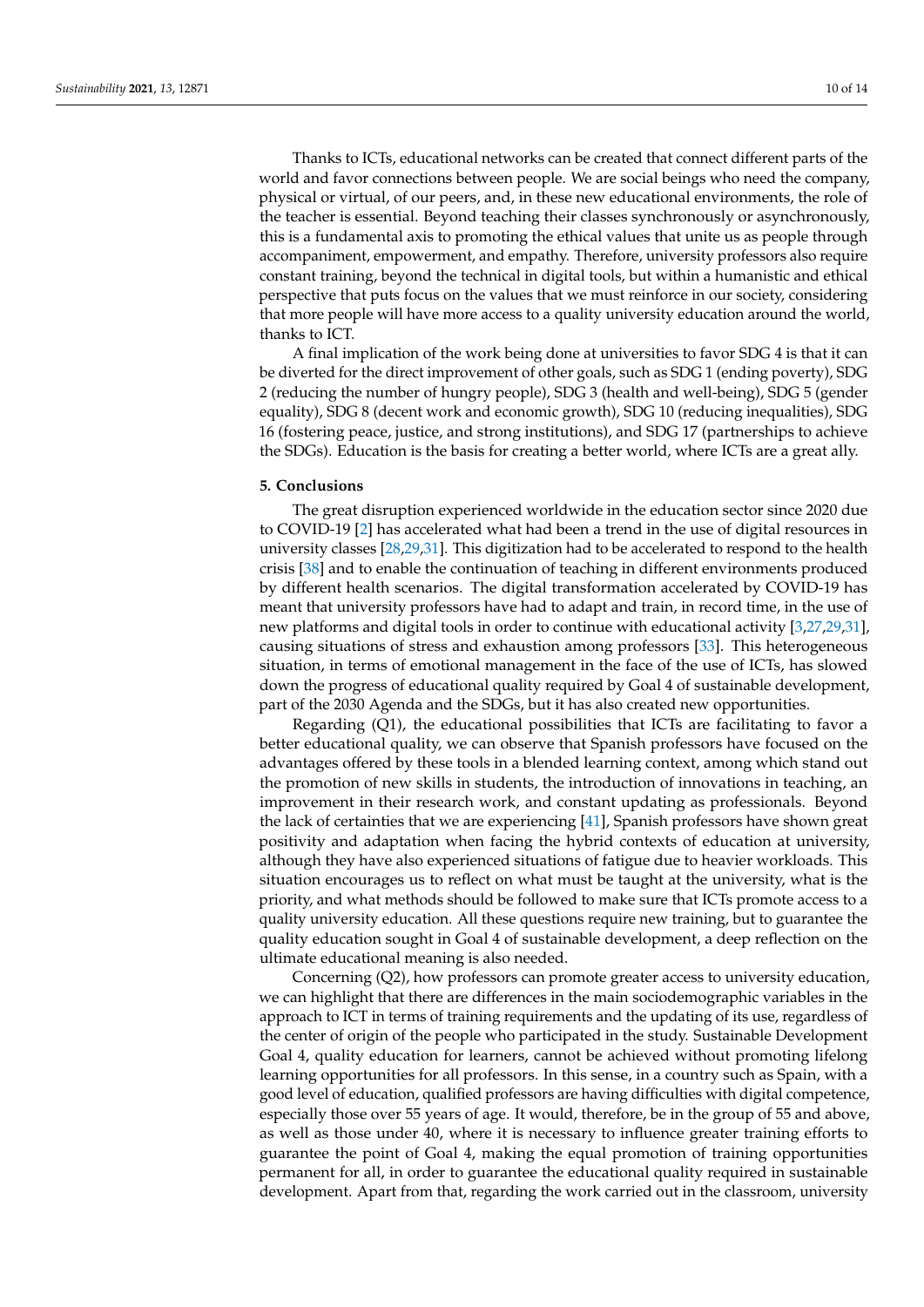professors over 40 years of age do consider that ICTs allow more activities to be carried out. Women professors are most aware of the constant updating and training required by ICT to be up-to-date with all the new tools and functionalities within the context of hybrid teaching. By age group, it can be concluded that professors between 40 and 55 years old are very involved in their technological recycling to make the most of hybrid teaching.

Given (Q3), how professors can promote greater access to university education, we can conclude that COVID-19 has not diminished the enthusiasm of a large proportion of Spanish professors to innovate, to seek new sources, and new resources, or to initiate new methodologies. The change in the educational scenario that has occurred at university due to COVID-19 responds to a reason with a higher purpose that should be remembered because it is the veil that surrounds the entire pandemic and consists of saving people's lives. This can help to make sense of this complicated situation and to keep professors' spirits up, which means that priority has been given to the common good, a principle of social ethics that reminds us of the dignity of the person, and that must be valued when talking about pedagogical innovation and the recognition of all the positives that a new point of view can bring to us. Education is an activity that can be seen in the long term, since the effort involved in trying to do things well for "the other" will eventually bear fruit, especially if professors are capable of not missing this train as a transformation opportunity.

Blended teaching using ICT, with half of the students in the classroom and the other half on the other side of the screen, increases the efforts of professors, and increases the difficulties for the student trying to concentrate and, at the same time, avoid technological failures. However, these new difficulties also open opportunities for growth in the development of skills and qualities, with updated abilities in soft skills, such as understanding and generosity. The new complex situations of the synchronous and asynchronous classroom contexts have led to greater exhaustion, both for students and professors. The exercise of a greater tolerance to the frustration that the pandemic has brought, and mixed education in university classrooms, face-to-face and online, could lead, as a response, to growth in the patience, tenacity, responsibility, and strength of the university educational group. In the new hybrid context, the discipline of adapting to, and accepting, the organization of a difficult situation is exercised, and this could be the basis for achieving a greater maturity among students, as well as a greater understanding on the part of professors. This represents a strength for professors because of the great flexibility that they have generated by living all kinds of teaching modalities, imposed by the discipline of the health regulations [\[22\]](#page-12-7).

To promote better access to a quality university education, "no prioritization would make sense if it does not seek to reach everyone. The digital gap marked by Internet access reveals that not all students have the same opportunities" [\[44\]](#page-13-1) (p. 56), and this puts at risk the sense of equality implicit in sustainable development, and its Goal 4. It is probable that the pandemic has favored the revision of ethical and moral values [\[53\]](#page-13-10), especially in Western societies. The globalized information that has become generalized during COVID-19 has allowed a certain union to be generated between all countries and, perhaps, is positive, as it assumes the concept of human brotherhood. This idea cannot be alien to professors in the face of this new educational paradigm. The vision that a crisis provides us is a good opportunity to reflect on what type of professor you want to be. The road has begun so that each professor can analyze, and continue to recover, all of the ethical and moral values reinforced by the difficulties caused by the pandemic, without forgetting that hope and improvement illuminate this new educational scenario. It is assumed that there can be no quality education without emotionally healthy and well-trained professors within the framework of the new innovative didactics, in which ICTs should not be a barrier, but a means to achieving quality education, as per SDG 4 [\[54\]](#page-13-11).

To overcome the limitations of this study, it would be appropriate to compare how access to quality education through ICTs is being promoted with another of the groups that have had to teach synchronous and asynchronous classes in Spain, such as 3rd and 4th ESO teachers. It would also be interesting to compare the feelings of professors and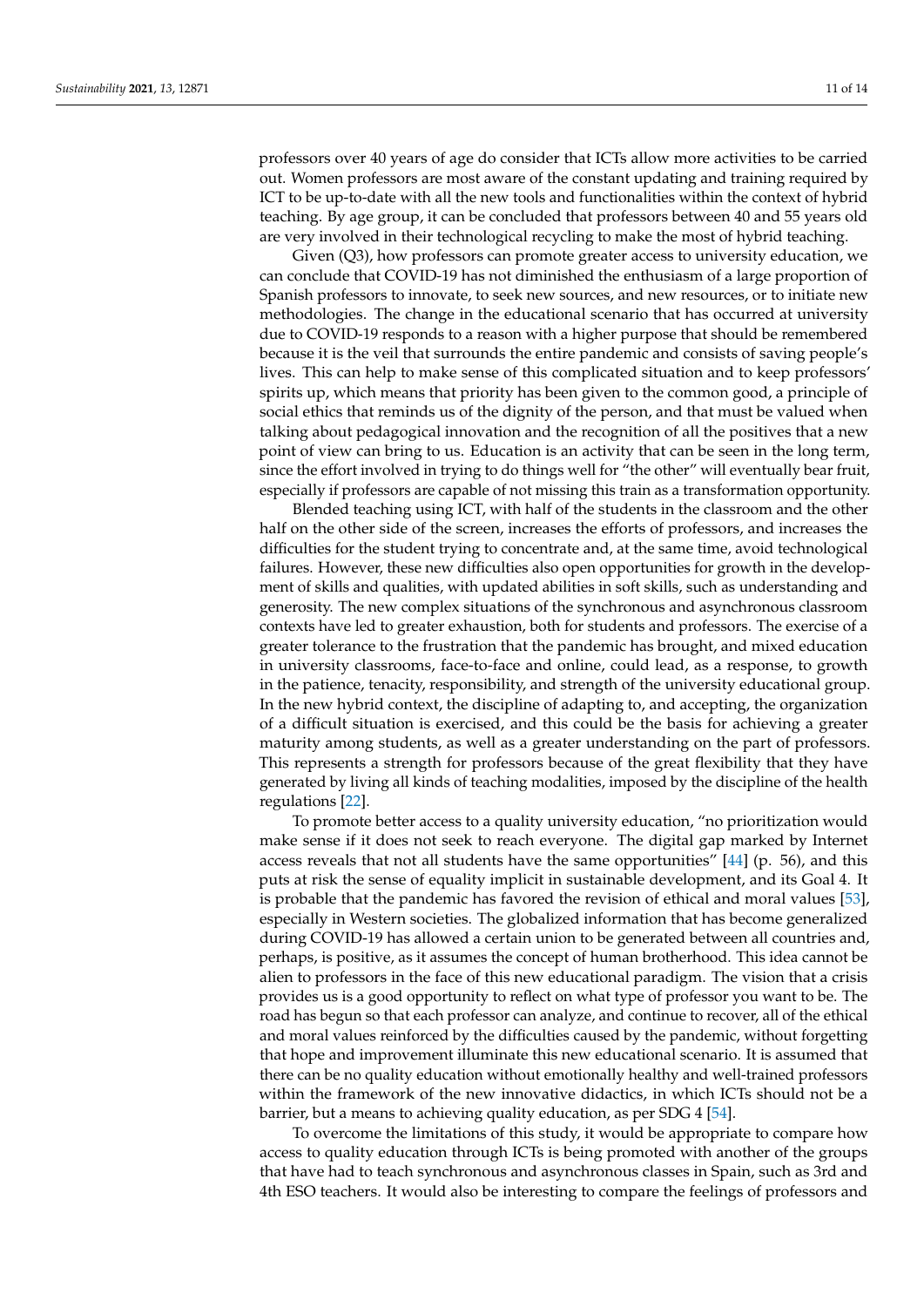teachers in order to analyze whether the educational stages of the students influence how this hybrid teaching situation is faced on an emotional level. For future work, it is also necessary to analyze which ICTs are still being used after the massive and forced digital transformation in the educational field, and to verify the application of new teaching innovation practices by age and gender. Moreover, it would also be very useful to know how the new digital divides that concern professors, and those that refer to students, are manifesting in other developed countries, and to make comparisons and verify useful practices appliable to countries in the process of development, because only by overcoming these gaps globally can quality education be guaranteed for sustainable social development worldwide. Moreover, to monitor the role of university education for society, politicians, and the various stakeholders involved in the education sector, it will be necessary to monitor the evolution of the number of students worldwide and compare it with the GDP of each country in order to show how greater access to quality university education contributes to economic growth.

**Author Contributions:** Conceptualization, C.R.-P., M.-J.G.-B., D.M.-N. and C.R.-A.; methodology and formal analysis, M.-J.G.-B.; investigation, C.R.-P., M.J-.G., D.M.-N. and C.R.-A.; writing—original draft preparation, C.R.-P., M.-J.G.-B., D.M.-N. and C.R.-A.; writing—review and editing, C.R.-P., D.M.-N. and C.R.-A. All authors have read and agreed to the published version of the manuscript.

**Funding:** This research received no external funding.

**Institutional Review Board Statement:** Not applicable.

**Informed Consent Statement:** Not applicable.

**Data Availability Statement:** All data are available to the academic community. Please contact Celia Rangel (cerangel@ucm.es).

**Conflicts of Interest:** The authors declare no conflict of interest.

# **References**

- <span id="page-11-0"></span>1. He, W.; Zhang, Z.; Li, W. Information technology solutions, challenges, and suggestions for tackling the COVID-19 pandemic. *Int. J. Inf. Manag.* **2021**, *57*, 102287. [\[CrossRef\]](http://doi.org/10.1016/j.ijinfomgt.2020.102287) [\[PubMed\]](http://www.ncbi.nlm.nih.gov/pubmed/33318721)
- <span id="page-11-1"></span>2. Pokhrel, S.; Chhetri, R. A literature review on impact of covid-19 pandemic on teaching and learning. *High. Educ. Future* **2021**, *8*, 133–141. [\[CrossRef\]](http://doi.org/10.1177/2347631120983481)
- <span id="page-11-2"></span>3. Mawere, T.; Sambo, P. Technology and Its Impacts in Higher Education Post COVID-19. Social Science Research Network. 2021. Available online: <https://papers.ssrn.com/abstract=3817344> (accessed on 2 September 2021).
- <span id="page-11-3"></span>4. OECD. Education Responses to COVID-19: Embracing Digital Learning and Online Collaboration. 2020. Available online: <https://cutt.ly/Wnyn7TG> (accessed on 6 September 2021).
- <span id="page-11-4"></span>5. UNDP. Goal 4, Quality Education. Available online: <https://cutt.ly/bWSo6Dz> (accessed on 9 September 2021).
- <span id="page-11-5"></span>6. Ramos-Huenteo, V.; García-Vásquez, H.; Olea-González, C.; Lobos-Peña, K.; Sáez-Delgado, F. Percepción docente respecto al trabajo pedagógico durante la COVID-19. *CienciAmérica* **2020**, *9*, 334–353. [\[CrossRef\]](http://doi.org/10.33210/ca.v9i2.325)
- <span id="page-11-6"></span>7. UNESCO. Guía Abreviada de Indicadores de Educación para el ODS 4. 2018. Available online: <https://cutt.ly/5Rqkp0u> (accessed on 1 September 2021).
- <span id="page-11-7"></span>8. Fischman, P.; Irarrazaval, M. Debate: Mental health, social crisis and the COVID-19 pandemic in Chile. *Child Adolesc. Ment. Health* **2020**, *25*, 256–257. [\[CrossRef\]](http://doi.org/10.1111/camh.12424)
- <span id="page-11-8"></span>9. Mattana, D. La Piazzetta Digitale, Ascolto e Confronto a Portata di Click. Interris. 5 June 2020. Available online: [https:](https://bit.ly/3hYIiwm) [//bit.ly/3hYIiwm](https://bit.ly/3hYIiwm) (accessed on 4 September 2021).
- <span id="page-11-9"></span>10. Ibáñez, F. *Escuelas Bosque: Una Solución para las Instituciones Educativas Pospandemia*; Observatorio de Innovación Educativa, Tecnológico de Monterrey: Mexico DF, Mexico, 9 November 2020. Available online: <https://cutt.ly/iQNpJvx> (accessed on 2 September 2021).
- <span id="page-11-10"></span>11. Golberstein, E.; Wen, H.; Miller, B.F. Coronavirus Disease 2019 (COVID-19) and Mental Health for Children and Adolescents. *JAMA Pediatrics* **2020**, *174*, 819–820. [\[CrossRef\]](http://doi.org/10.1001/jamapediatrics.2020.1456)
- <span id="page-11-11"></span>12. Nobili, L. Impatto Psicologico e Comportamentale sui Bambini delle Famiglie in Italia. Informe del Irccs Hospital Gaslini & Universitá degli Studi di Genova. 2020. Available online: <https://bit.ly/3wLmV69> (accessed on 6 September 2021).
- <span id="page-11-12"></span>13. Kioupi, V.; Voulvoulis, N. Education for sustainable development: A systemic framework for connecting the SDGs to educational outcomes. *Sustainability* **2019**, *11*, 6104. [\[CrossRef\]](http://doi.org/10.3390/su11216104)
- <span id="page-11-13"></span>14. Reimers, F. *Educación Global para Mejorar el Mundo*; Biblioteca Innovación Educativa: Madrid, Spain, 2020.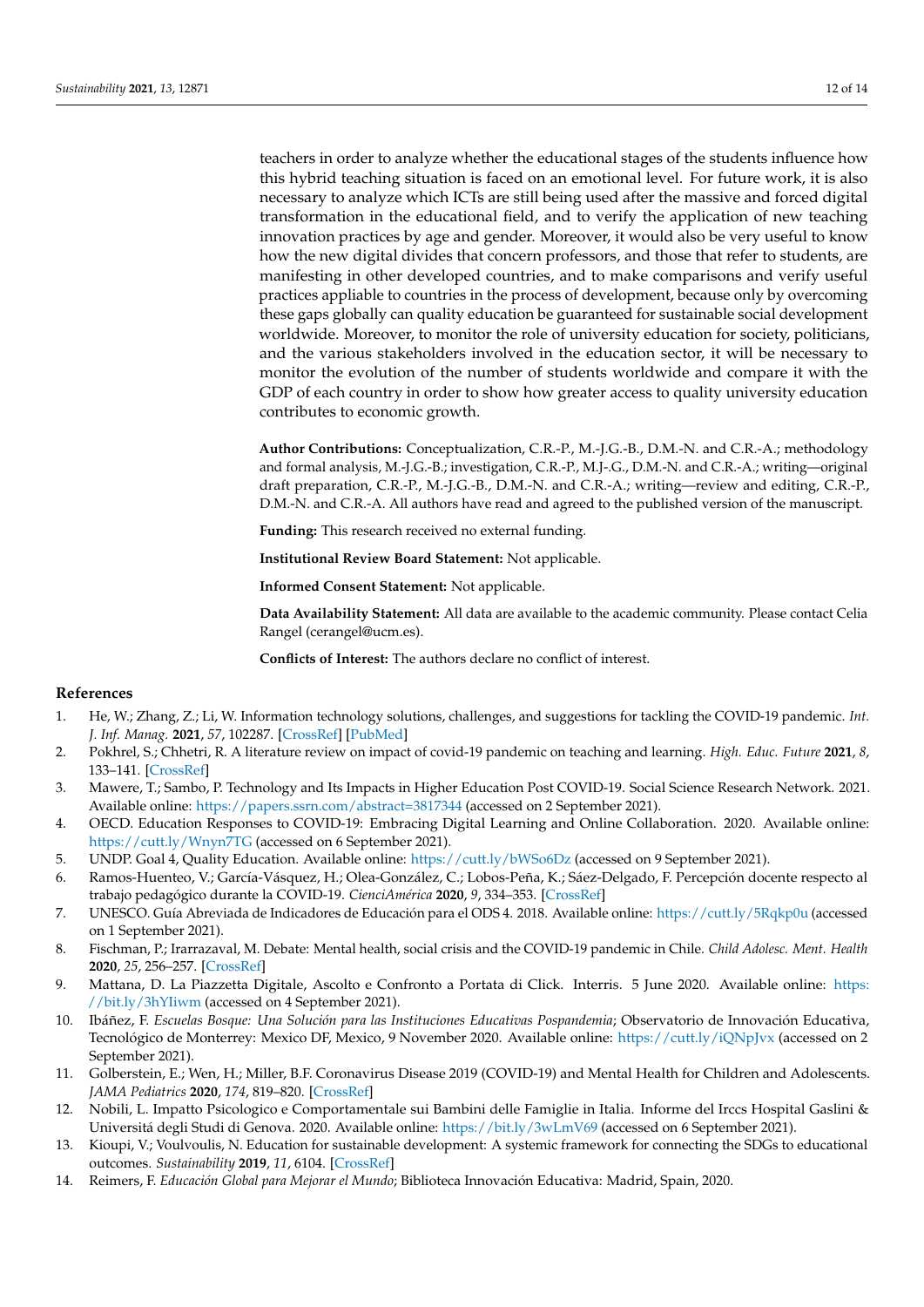- <span id="page-12-0"></span>15. Eurostat. Early Leavers from Education and Training. 2021. Available online: <https://cutt.ly/xQNaAn1> (accessed on 1 September 2021).
- <span id="page-12-1"></span>16. UNESCO. One Year into COVID-19 Education Disruption: Where do We Stand? 2021. Available online: [https://cutt.ly/](https://cutt.ly/dQNaHmv) [dQNaHmv](https://cutt.ly/dQNaHmv) (accessed on 2 September 2021).
- <span id="page-12-2"></span>17. Akella, D.; Rolla, K.P.; Sharma, L.S. Reflections of Faculty Teaching Online During the COVID-19 Pandemic. In *Handbook of Research on Inequities in Online Education During Global Crises*; Kyei-Blankson, L., Blankson, J., Ntuli, E., Eds.; IGI Global: Hershey, PA, USA, 2021; pp. 43–76. Available online: <https://cutt.ly/zRqkBnx> (accessed on 2 September 2021).
- <span id="page-12-3"></span>18. Iberdrola. Digital Divide Throughout the World and Why It Causes Inequality. 2021. Available online: <https://cutt.ly/NQNsqlQ> (accessed on 9 September 2021).
- <span id="page-12-4"></span>19. Martínez-Otero, V. Estrés y ansiedad en los docentes. *PULSO. Rev. Educ.* **2003**, *26*, 9–21.
- <span id="page-12-5"></span>20. Granados, L.; Aparisi, D.; Inglés, C.J.; Aparicio-López, M.D.P.; Fernández-Sogorb, A.; García-Fernández, J.M. ¿Predicen los factores de depresión, ansiedad y estrés la dimensión de la despersonalización y la baja realización personal en el profesorado? *Eur. J. Child Dev. Educ. Psychopathol.* **2019**, *7*, 83. [\[CrossRef\]](http://doi.org/10.30552/ejpad.v7i1.91)
- <span id="page-12-6"></span>21. Altbach, P.G.; Wit, H. Post-pandemic outlook for higher education is bleakest for the poorest. *Int. High. Educ.* **2020**, *102*, 3–6.
- <span id="page-12-7"></span>22. Esteban-Navarro, M.A.; García Madurga, M.A.; Morte-Nadal, T.; Nogales-Bocio, A.I. The Rural Digital divide in the Face of the Covid-19. Pandemic in Europe—Recommendations from a Scoping Review. *Informatics* **2020**, *7*, 54. [\[CrossRef\]](http://doi.org/10.3390/informatics7040054)
- <span id="page-12-8"></span>23. Bruggeman, B.; Tondeur, J.; Struyven, K.; Pynoo, B.; Garone, A.; Vanslambrouck, S. Experts speaking: Crucial teacher attributes for implementing blended learning in higher education. *Internet High. Educ.* **2021**, *48*, 100772. [\[CrossRef\]](http://doi.org/10.1016/j.iheduc.2020.100772)
- <span id="page-12-9"></span>24. Mendoza-Castillo, L. Lo que la pandemia nos enseñó sobre la educación a distancia. *Rev. Latinoam. Estud. Educ.* **2020**, *50*, 343–352. [\[CrossRef\]](http://doi.org/10.48102/rlee.2020.50.ESPECIAL.119)
- <span id="page-12-10"></span>25. Serra, M.S. Continuidad pedagógica en pantalla: Entre la disputa de lenguajes y las posibilidades creativas. In *Pensar la Educación en Tiempos de Pandemia: Entre la Emergencia, el Compromiso y la Espera*; Dussel, I., Ferrante, P., Pulfer, D.D., Eds.; Unipe Editorial Universitaria: Buenos Aires, Argentina, 2020; pp. 315–323. Available online: <https://cutt.ly/lQNs7M2> (accessed on 8 September 2021).
- <span id="page-12-11"></span>26. Milićević, V.; Denić, N.; Milićević, Z.; Arsić, L.; Spasić-Stojković, M.; Petković, D.; Stojanović, J.; Krkic, M.; Milovančević, N.S.; Jovanovi´c, A. E-learning perspectives in higher education institutions. *Technol. Forecast. Soc. Chang.* **2021**, *166*, 120618. [\[CrossRef\]](http://doi.org/10.1016/j.techfore.2021.120618)
- <span id="page-12-12"></span>27. Álvarez-Álvarez, C. Video Technologies for Professor-Student Interaction in Online Teaching. In Proceedings of the 3rd International Conference on Teaching, Learning and Education, Amsterdam, The Netherlands, 26–28 February 2021. Available online: <https://cutt.ly/9nynLjN> (accessed on 2 September 2021).
- <span id="page-12-13"></span>28. Ntshwarang, P.N.; Malinga, T.; Losike-Sedimo, N. Elearning tools at the university of Botswana: Relevance and use under covid-19 crisis. *High. Educ. Future* **2021**, *8*, 142–154. [\[CrossRef\]](http://doi.org/10.1177/2347631120986281)
- <span id="page-12-14"></span>29. Vilarinho-Pereira, D.R.; Fleith, D.S. Creative use of information and communication technologies according to university professors and students. *Estud. Psicol.* **2021**, *38*, e190164. [\[CrossRef\]](http://doi.org/10.1590/1982-0275202138e190164)
- <span id="page-12-15"></span>30. Camilleri, M.A. Shifting from traditional and blended learning approaches to a fully virtual and remote course delivery: Implications from COVID-19. *Acad. Lett.* **2021**, 481. [\[CrossRef\]](http://doi.org/10.20935/AL481)
- <span id="page-12-16"></span>31. Weisberger, M.; Grinshtain, Y.; Blau, I. How do technological changes in formal education shape the social roles of teachers who are mothers? *Teach. Teach. Educ.* **2021**, *103*, 103344. [\[CrossRef\]](http://doi.org/10.1016/j.tate.2021.103344)
- <span id="page-12-17"></span>32. Shamir-Inbal, T.; Blau, I. Micro-learning in designing professional development for ICT teacher leaders: The role of self-regulation and perceived learning. *Prof. Dev. Educ.* **2020**, 1–17. [\[CrossRef\]](http://doi.org/10.1080/19415257.2020.1763434)
- <span id="page-12-18"></span>33. Kale, U.; Goh, D. Teaching style, ICT experience and teachers' attitudes toward teaching with Web 2.0. *Educ. Inf. Technol.* **2014**, *19*, 41–60. [\[CrossRef\]](http://doi.org/10.1007/s10639-012-9210-3)
- <span id="page-12-19"></span>34. Bouhnik, D.; Deshen, M. WhatsApp goes to school: Mobile instant messaging between teachers and students. *J. Inf. Technol. Educ. Res.* **2014**, *13*, 217–231. [\[CrossRef\]](http://doi.org/10.28945/2051)
- <span id="page-12-20"></span>35. UNESCO. Sustainable Development Goal 4 (SDG 4). 2016. Available online: <https://cutt.ly/4QNds6D> (accessed on 5 September 2021).
- <span id="page-12-21"></span>36. Lufkin, B. Why Zoom Fatigue Won't Last Forever. BBC. 8 March 2020. Available online: <https://bbc.in/3i3SQdI> (accessed on 2 September 2021).
- <span id="page-12-22"></span>37. Jiang, M. The Reason Zoom Calls Drain Your Energy. BBC. 22 April 2020. Available online: <https://bbc.in/34xC7HD> (accessed on 3 September 2021).
- <span id="page-12-23"></span>38. Miralles-Martínez, P.; Gómez-Carrasco, C.J.; Arias-González, V.; Fontal-Merillas, O. Digital resources and didactic methodology in the initial training of History teachers. *Comunicar* **2019**, *27*, 45–56. [\[CrossRef\]](http://doi.org/10.3916/C61-2019-04)
- <span id="page-12-24"></span>39. Sales, D.; Cuevas-Cerveró, A.; Gómez-Hernaández, J.A. Perspectives on the information and digital competence of Social Sciences students and faculty before and during lockdown due to Covid-19. *Prof. Inf.* **2020**, *28*, e290423. [\[CrossRef\]](http://doi.org/10.3145/epi.2020.jul.23)
- <span id="page-12-25"></span>40. Moreno-Correa, S.M. La innovación educativa en los tiempos del Coronavirus. *Salut. Sci. Spiritus* **2020**, *6*, 14–26.
- <span id="page-12-26"></span>41. Official Journal of the European Unions. Council Conclusions on Digital Education in Europe's Knowledge Societies. 2020. Available online: <https://cutt.ly/gWSuQ8F> (accessed on 9 September 2021).
- <span id="page-12-27"></span>42. Serrano-Prato, G.P. Liderazgo educativo en tiempos post pandemia. Aportes clave desde una mirada filosófica educativa. Pontificia Universidad Católica de Ecuador. *Rev. Saberes* **2020**, *3*, 48–68.